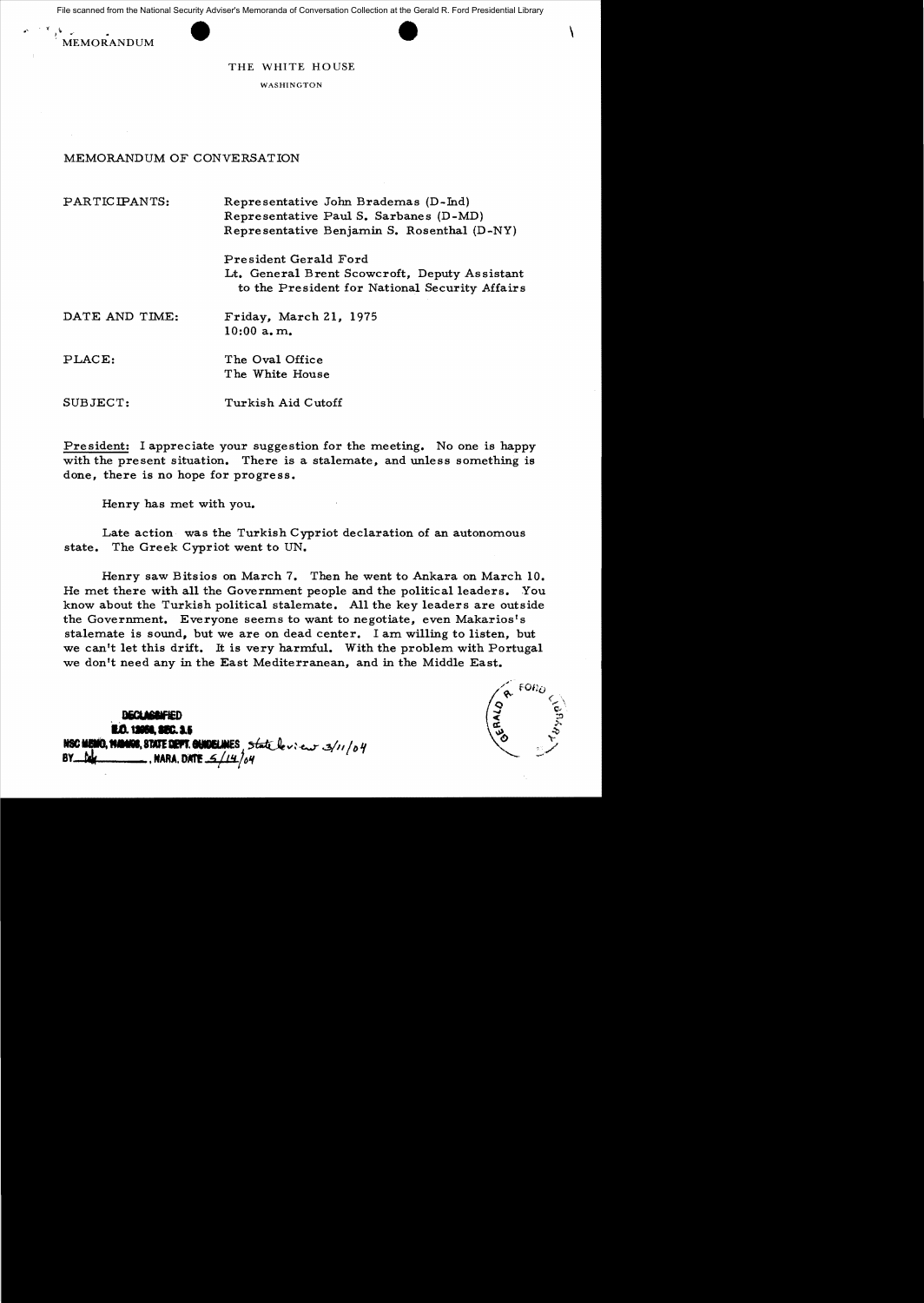Brademas: Thank you for seeing us, Mr. President. We all want a solution. 1 told the Greeks we want to support aid to Turkey. We have been restrained -- we have made no statements since January. We only put the legislation in when the United States didn't condemn the occupation.

We think it is a fundamental principle that arms shouldn't be used against the purposes of the Act. We think Kissinger has focused more attention to turning Congress around than to turning Turkey around. We would give 24 hour service if we got some Turkish concessions. We react at pressure on Congress to turn around without movement by Turkey. A self-fulfilling prophesy isn't intransigence. What concessions have they made? Look at the displaced persons; there are 200,000; their plight is terrible. We want to see free passage between Nicosia and Famagusta. We want to see refugees return to Famagusta. If there is an attempt to restore the aid without any progress, there would be bad results in your relations with Congress. Also with the Greeks.

The Secretary of Defense came up with the waiver approach. We are not saying this is the right way, but it lets the Turks save face. H we knew in advance there was movement, we would agree to keep quiet and let you go ahead. We wouldn't agree to this as an ice-breaker, but there would be no public move after a pre-agreed agreement.

Sarbanes: The principle of not making arms available for aggressive purposes is fundamental. To scrap it would have very basic implications not only for Greece but for all the other countries. It would be a turning point. I am thinking especially of the second Turk move, although the first could be considered a provocation. We told Kissinger that if Turkey would make some substantial moves  $-$ - to let  $40-50\%$  of the refugees return home -- that would at least be a gesture to let things go forward. We have stayed very quiet and haven't demagogued, but the Turks couldn't get anything before 5 February, and what they proposed wouldn't have been enough. Schlesinger brought up-the waiver bit; we don't know if this is the thing, but it shows constructive thought.

There are fundamental differences in conception between the State Department's view of the pressure we put on Turkey and ours. We looked at the cables; we talked to Macomber, etc., and Macomber has acted as an agent for Turkey. The United States has said the Congressional act wasn't wise -- that is understandable, but to say we are trying to get it reversed is to encourage intransigence. We object to reversing the decision -- it is a matter of principle.



, . . .  $\chi$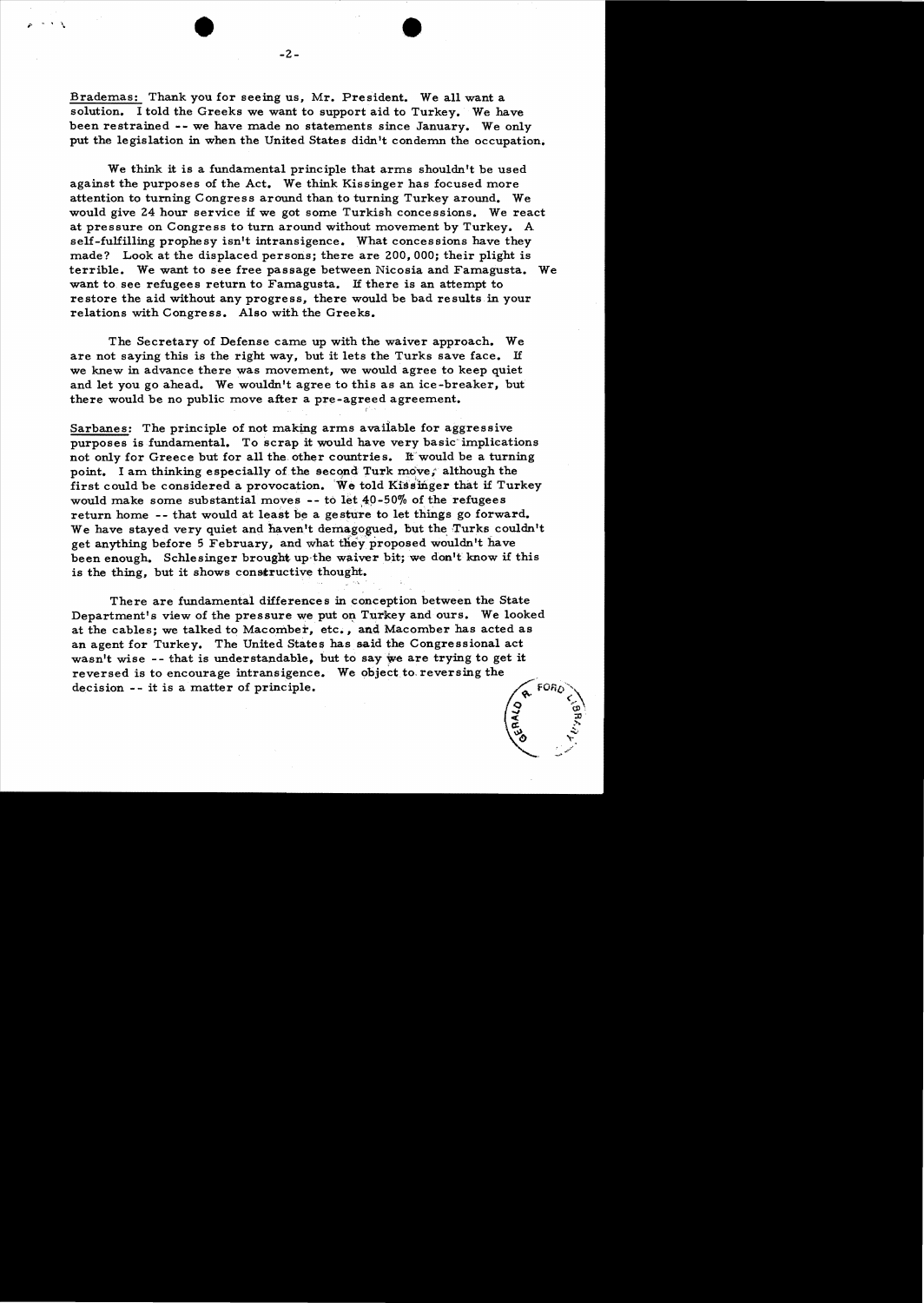We recognize the Turks hold the cards and they have to get much of what they want. They clearly hold more than they intend to keep -particularly in Famagusta.

H they had let 25,000 refugees go back before February, we could have lifted it for 4 to 6 weeks.

H we could get some agreed movement which we could then use for the waiver, then there would be movement and then we would lift it.

Rosenthal: Everyone wants a settlement. The Greeks do. The Turks do. They don't want to rupture NATO for Cyprus. They are closer than anyone realizes. They own 40 percent -- I think they would go to 35 percent right away. The Greeks would go to 25 percent, so someone has to put it together at 29 percent. So how do we get a move? Kissinger says Turkey won't move under pressure. But if they could be brought together and agree to a first step, if we could layout a scenario for a concession in two months, we could keep quiet for the 614 waiver. Then if there is more progress, then we would lift the cutoff.

President: I have tried to play square with the Congress. I couldn't say adequate progress has been made, because it wasn't right. There was a point where we were fairly certain on Famagusta, the airport, but with the cutoff close the Turks wouldn't do it. They have a tough problem. Anyone who makes a major agreement there just before an election would be facing that in an election. There is  $614<sub>s</sub>$  but the cutoff supersedes it. A lawyer would argue it supersedes 614 and.1 would be on shaky ground.

Brademas: I am not sure of it. We. have looked into it. Some say yes and some say no.

Sarbanes: I think it can be argued either way. What we feel is that if it were being done as part of a package to get a conce ssion, we wouldn't challenge it and you can make a reasonable case.

President: Everyone is getting by on principle but me. You want explaining.

Sarbanes: But you have publicly asked for a reversal.

President: But we have abided by the law.

All: And we appreciate it.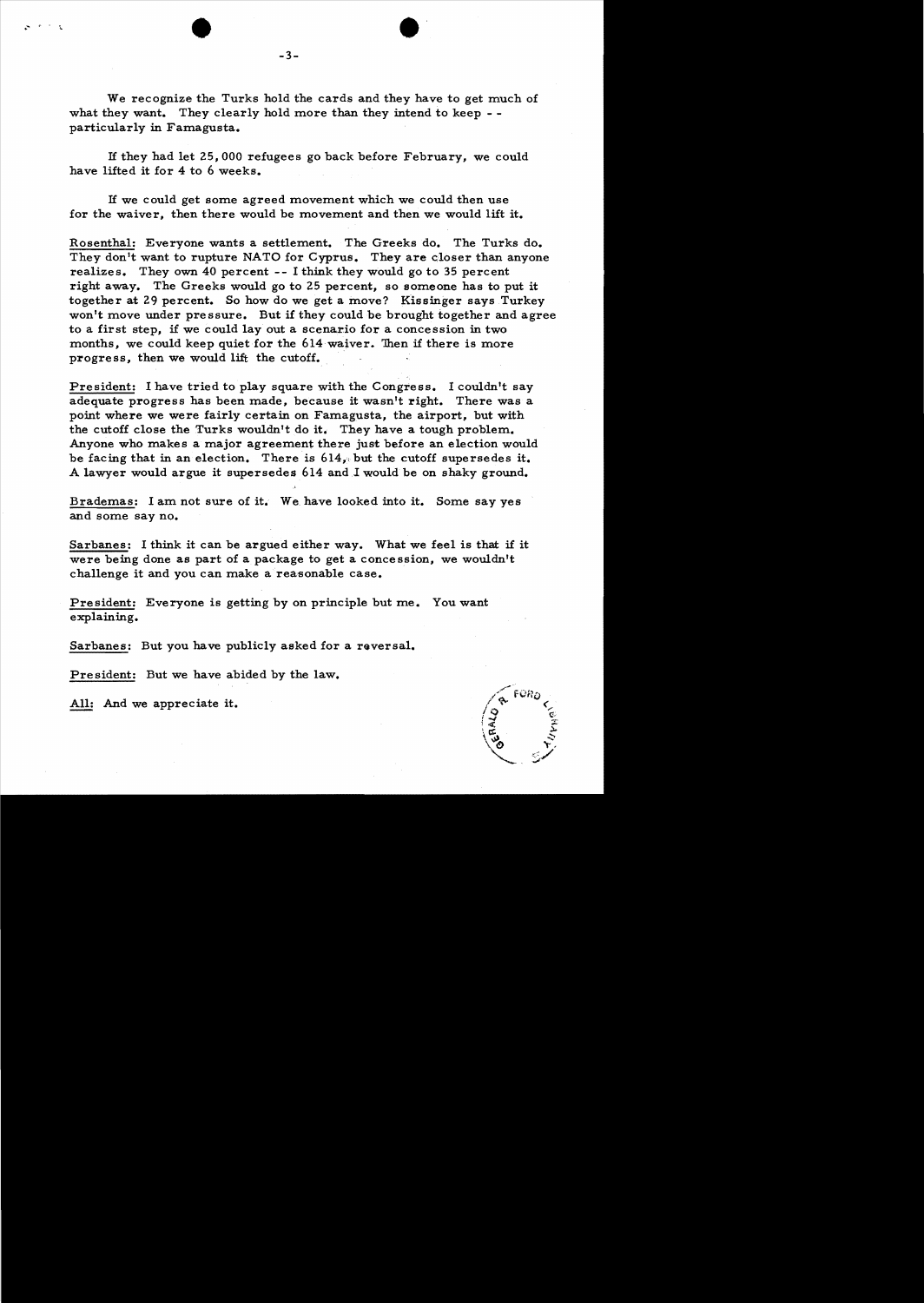•

President: But you are putting me in this weak position.

Sarbanes: Only for a week.

 $\bullet$  .  $\circ$  .  $\circ$ 

Rosenthal: Then we would propose lifting the act.

President: But it does put me in a bad situation. I discussed it with Kissinger. They have a bad situation. They can't form a government. They have high national pride. They will come off better than last July, but there must be a better way than for me to make a dubious legal decision. You know I had the leaders down to see if there was a way out. Scott and we came up with this waiver provision. They had hearings and have held it up -- you talked with them.

Rosenthal: We want to cooperate with you and not embarrass you. Any other way is OK.

President: I just don't think I can go that legal route.

Sarbanes:  $[Gets out a map]$  If the Turks lifted this red line, that would take care of 40 to 50 percent of the refugees. They clearly don't intend to hold it. That would be a gesture.

President: I don't think the settlement is the real problem. It is getting it started.

Here is the waiver. Is it completely unacceptable?

Rosenthal: It wipes out 8 votes in the House and 7 in the Senate.

Brademas: The basic one is this: Do you give priority to a Cyprus settlement or to your premise that Congress was wrong and should reverse itself? H it's the former, we will help; if it's the latter, we will fight. But a11 the pressure has been on the Congress. H a waiver isn't the right way, we wi11 work with you.

President: Let me be frank. We have made tremendous pressure. But they have a domestic situation.

Rosenthal: Right, and they don't want to be blamed in an election.

Scowcroft: How about getting it through the Senate first and using that with the Turks? Would that be acceptable?

 $\mathscr{C}$ 

 $\sqrt{3}$ ,  $\sqrt{3}$  $\setminus$  '0  $\setminus$   $\setminus$  $\searrow$  .  $\swarrow$ 

 $\lceil$  Much discussion]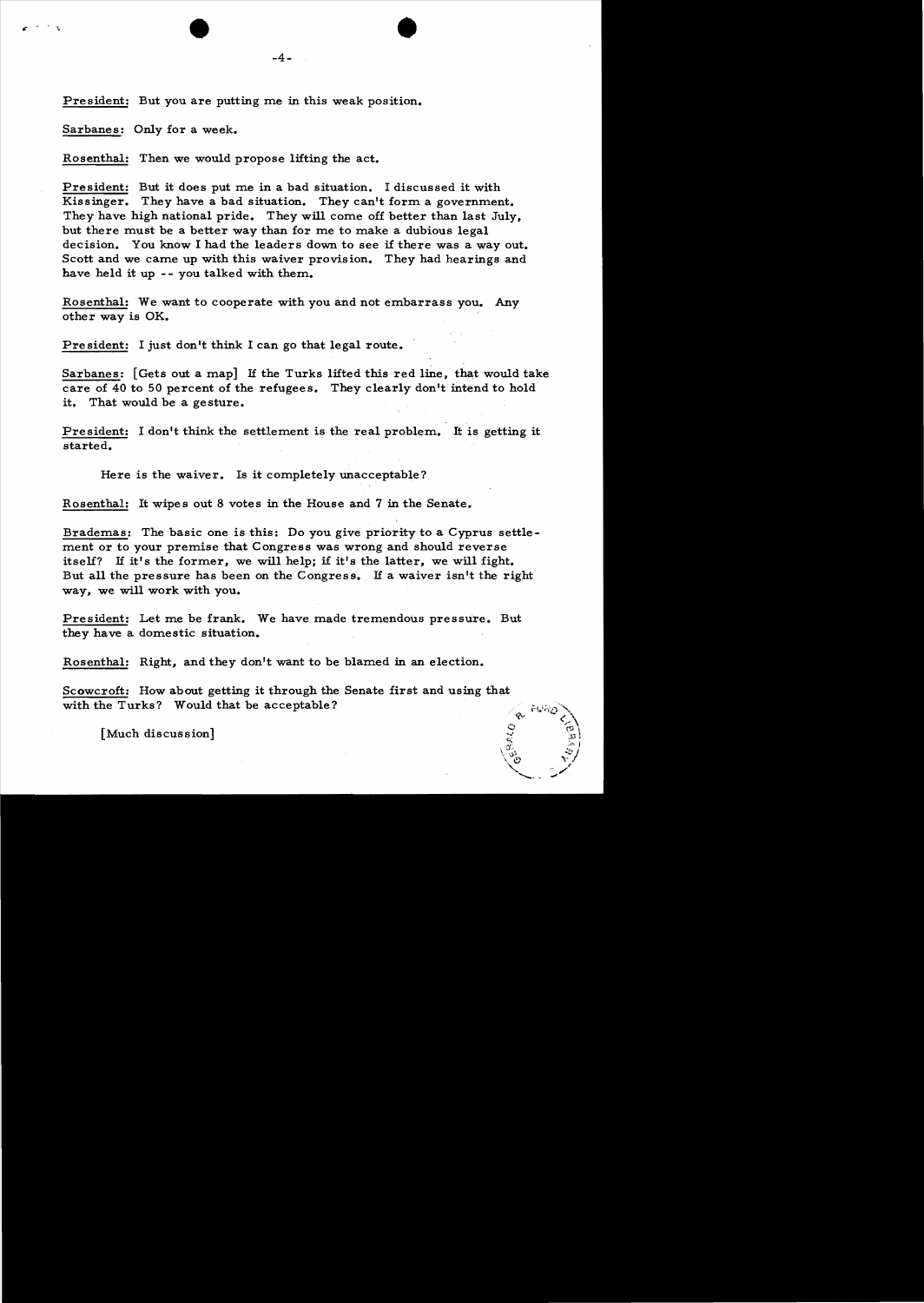Sarbanes: This could put the Senate on the spot.

[More discussion]

President: Let me summarize. We do this as part of a package. As a consequence of the Senate acting, Turkey would have to make concessions, then the House would act.

-5~ •

Rosenthal: If there is some agreement with the Turks that this would happen.

Sarbanes: The bill would have to be modified; right now it is total reversal.

President: If they are moving to an agreement there is no sense not to. Both sides want a settlement and I don't think we need to worry.

Brademas: We would have to bring the Senate in.

Rosenthal: I think keeping the pressure on is a good idea.

President: I think you would have to have some faith in us. We will push -- we don't want this problem to fester.

Sarbanes: I think we must know what concessions the Turks will be willing to make.

President: I think Brent's suggestion is a starting point. I will consult with Kissinger.

Rosenthal: You are going to have to lean on Macomber.

Brademas: Kis singer is a little impatient with us right now.

President: We will go to work on it and Brent will keep you informed.

FORO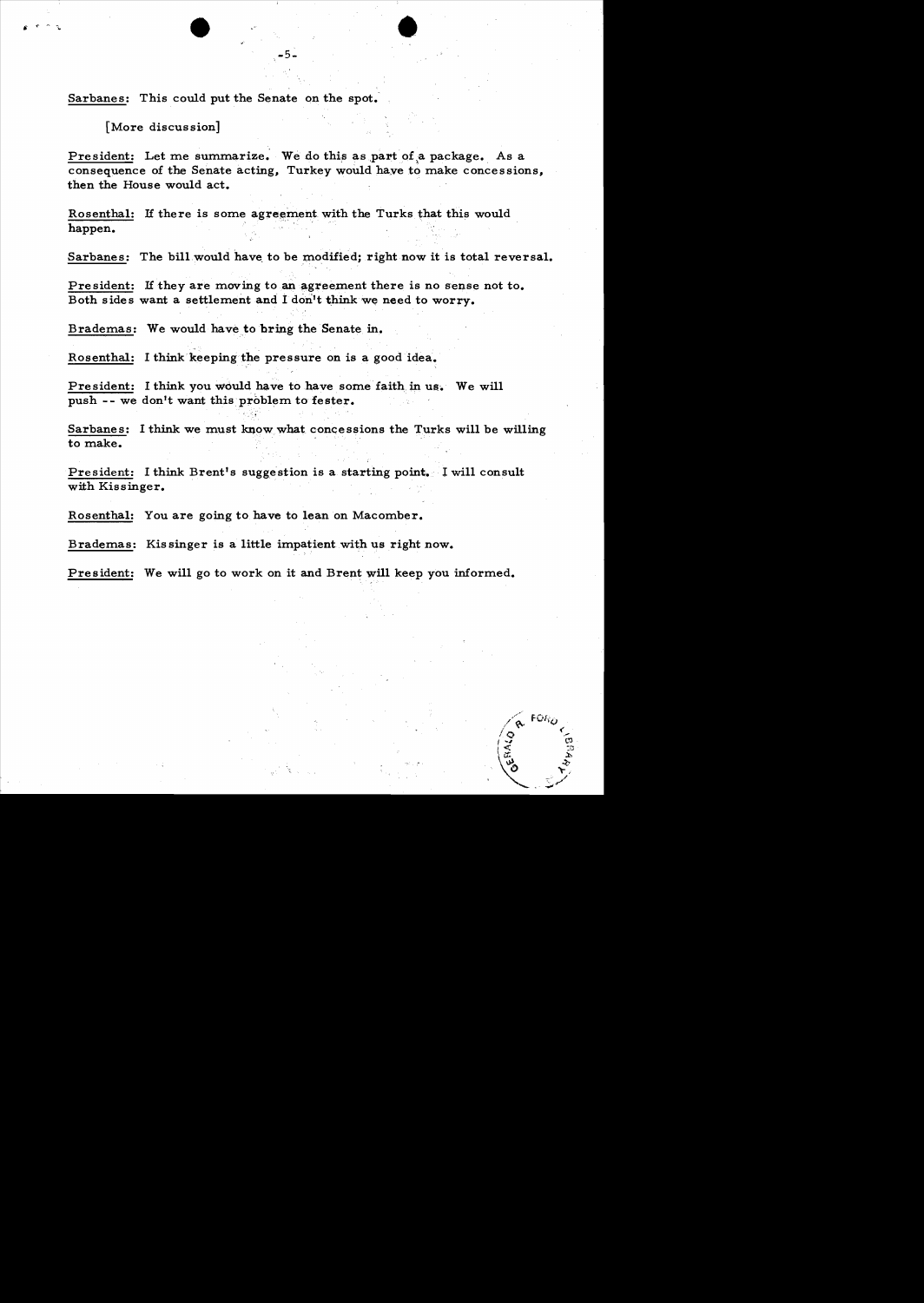President / Congressment Brademac<br>Sartianes + Rosenthal  $T_{\text{max}}$ I Small Till on Change hand P 2 apprenante comprat que még, ma sur hoppy are hype for propme hype for paper Court Expire cent & UNI. K sour Betain on hom 7. Than & Orken Min 10. hout is / all Got prept. Jon know Touch pol. statement in communautrement un on dendlementen, den milig to be him hust eur eaut let this nift. It was huimful.<br>Pris co/pat - un clair need in om E hud,  $+$   $\sim$   $\sim$   $\sim$   $\sim$ A Tenhaya far song ur we will must ainst to use hune ham ushind - in statements since Jon. We compute  $=225$ - Sque perte. We trial fondament principale that may Out that I has found more enterstain te homing long and them to home To croand. We would give 24 h service u) i sport at queen en l'important **M.O. 12000, 820. 3.5**<br>NSC MEMO, 11/24/98, STATE DEPT. GUIDELINES State levies 3/11/04<br>NARA DATE 5/13/04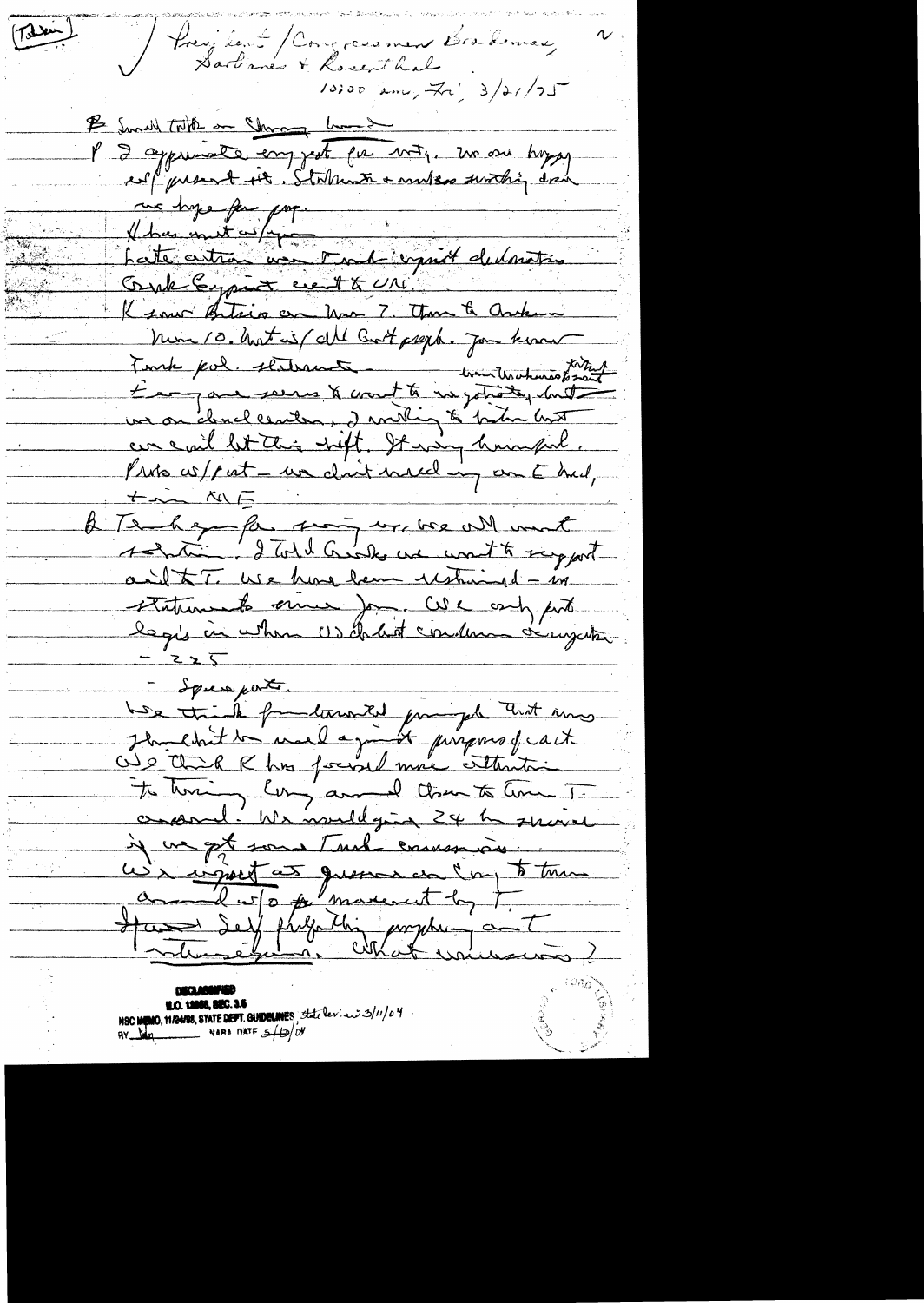Displand forman 2000 000, Timber chapte Wh want to see for presence but Errosson + Famigueta, hefugee vitrus & Fume, Les 29 come un au commer opperant. Ma tite Témi par y moi turn de abrica there was minimum in model again herz quiet - Whym go about - wouldn't Sortas Principle fait motor arms avait passperse home my lesson unpheaties with only for asses but for all other unities. It mult be ce terring joint. 2 thinking egg of 2 and Truck parametin 10 - The K of Cural mode of up pas return hours. That wouldn't<br>but Turks constitut of any to have the way your Constructive Cht. Tempe furtherated of consequent but State vier de presence uls priest en T + ances.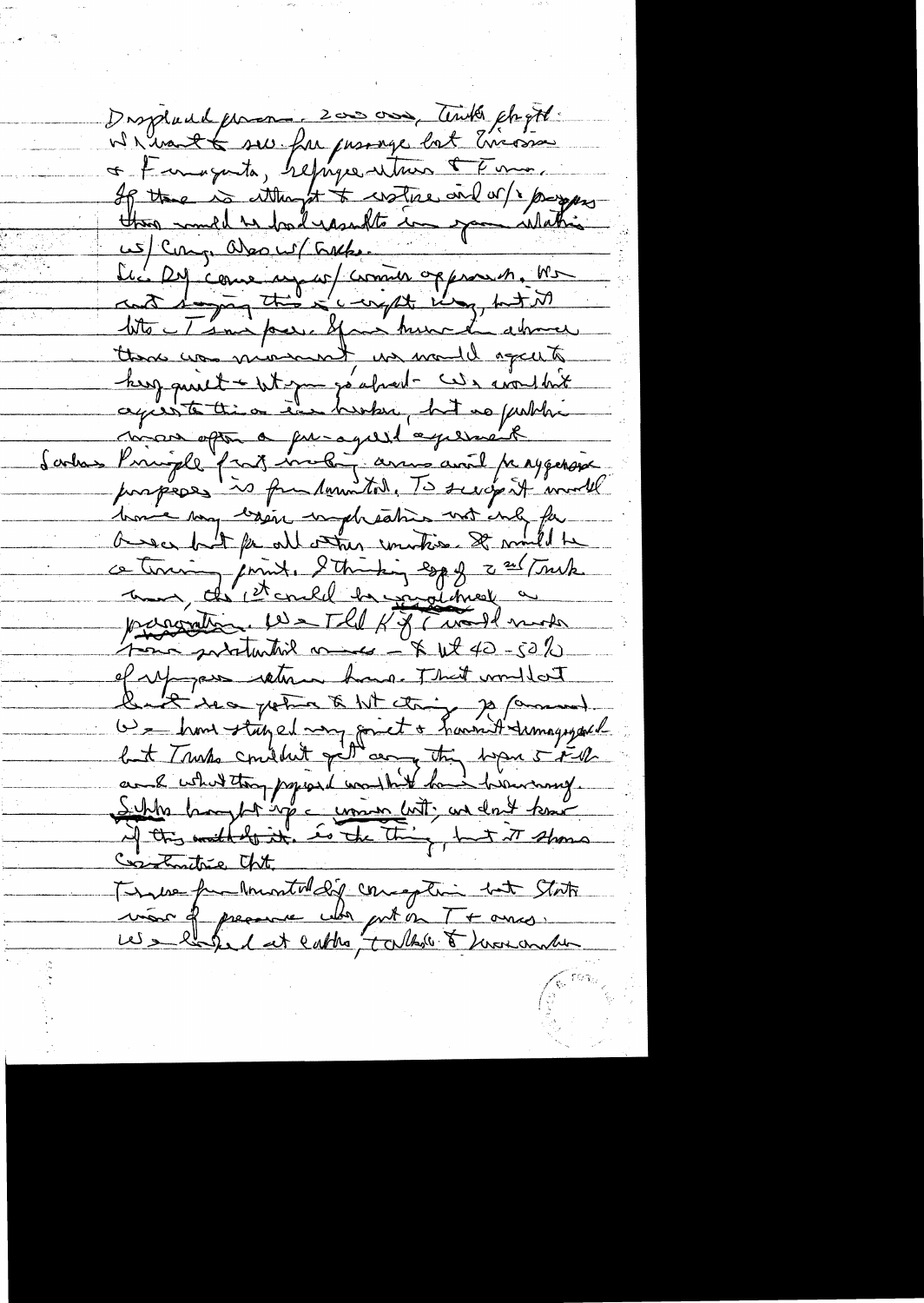tte, + Unevender has atteloo agent /2 T. US has said Croz fait assemble unes that included to the painting of this best with the form of the painting russiel is le mondieur partiers jame watter of family with curls + they am & investmenting intend to hay parties in Enverse If they had fit 25 acts sympaes he h hoped till If we could get tour a just more total une could them use income to the hersen of the left. Ray, Empala ware fallternt-Crush de. Truko do, They don't wont a imption NATO for Bypare. and 40% - Strick they would perfect to inght and Creaky would go to 25% po source hack put it together at 29%. So how more? Kig Tweet more malla presence fort à they could be hanghit together sayer & a 1st stap. If we cont day not survive for concession m 2 mg, un model hag point for legg evenir, Thomas I bourtried to play speare of closy Scandart on alegratepor, has knowned, because it want not There was a faint where we were faity Citat en Formporter au part, but up intopi clas Transland forthe They have tomak pino. Organ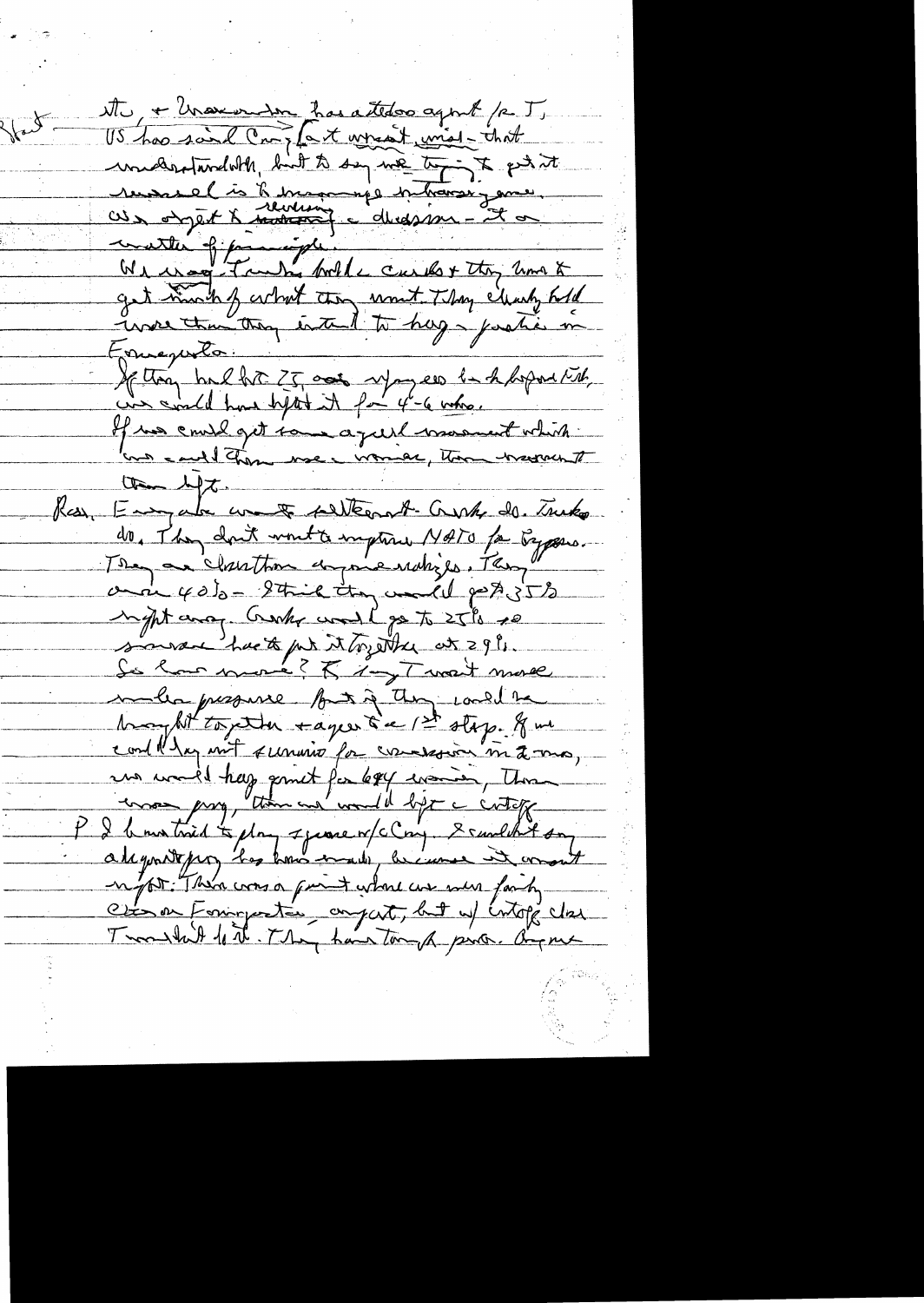uste mater a mujo aquent ten perot aprè Térenis 614, but à cirtoy superinto se Lem Slteve shop grand. E B I must same of it, we have looked with it Soundat de la mande. une free is if it were living down or part of Jackage to get concession in wand but harlenge V Enoya ettigt om pringt lot me, you P Britant have obtilled by a low all can have present it. I But you justing me in the word partir W/K. Thoughour bad nt, They can't perma gatt - have happ met paide. They will rbue of father than lot July, but There must amon Byal cheesing. You know that leder dans à méj thore une un out. Scott & me can my of this women protision Thay had hearing & have bedry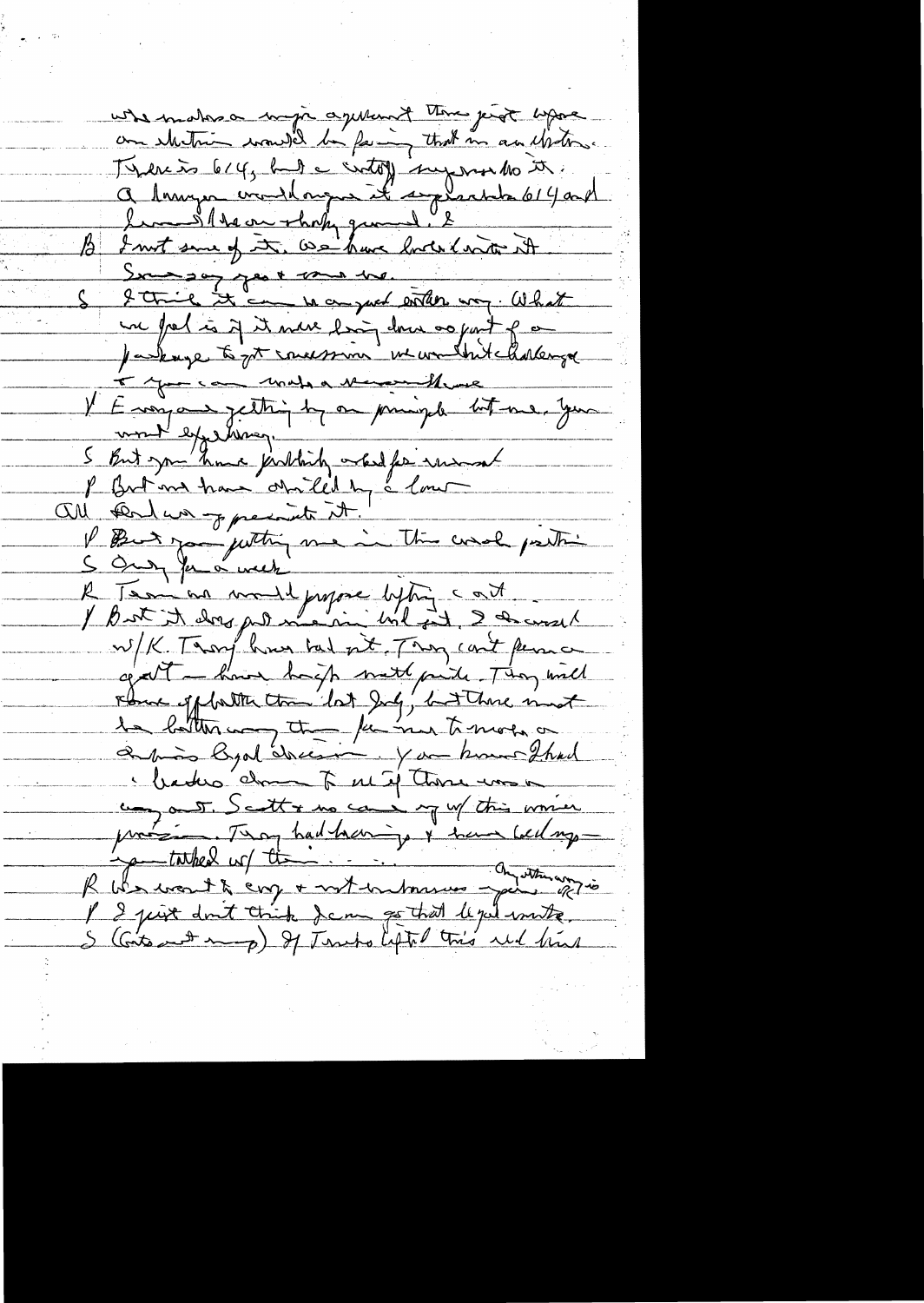Et it come d'Cake can f 40-50% frepryers. Tomy.<br>Charles don't metered to hold it. That moulthe a gething 8 Idont timbre settlement inc uniforme 27 vo The the same with the subscription of the same of the same of the same of the same of the same of the same of the same of the same of the same of the same of the same of the same of the same of the same of the same of the court with hunde cup your Phit may be passed and how made herewhere presence, fut they have a documentie sat R Right, and they don't won't to be bland in mile his Se Homsomt jetting it Grun - Sincer S This could prot Servite au c Ej et. Wir hausin P filt med sommeninge, We of the agant of or particular of the system of or unel son at R If the is some aquinist that a /c Turks 5 The hill were have the modified; arght was tis total removal P If they more to agreement that is no recessor